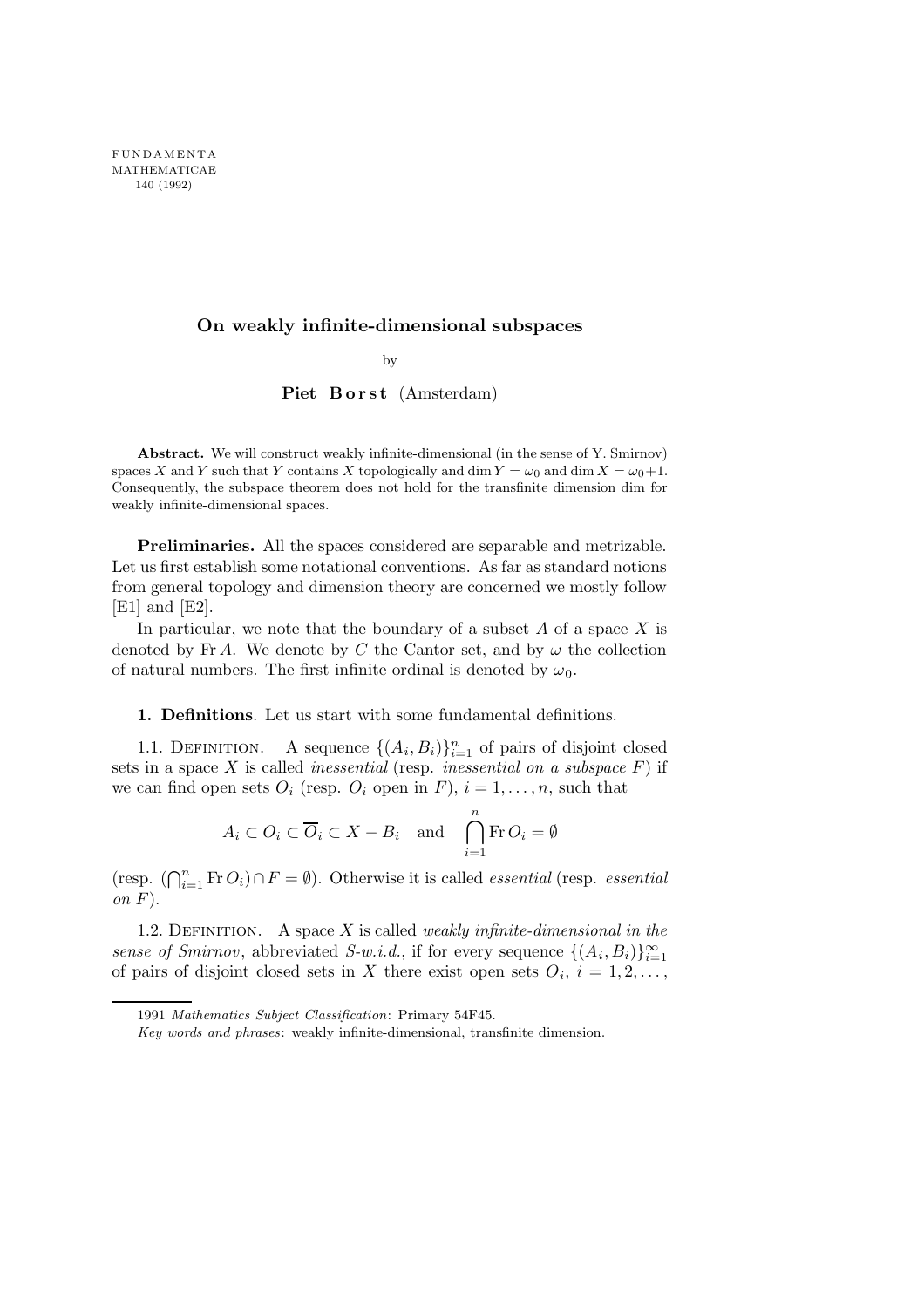such that

$$
A_i \subset O_i \subset \overline{O}_i \subset X - B_i
$$
 and  $\bigcap_{i=1}^n$  Fr  $O_i = \emptyset$  for some  $n$ .

In [B1] and [B2] we developed a transfinite extension of the covering dimension, dim. This dimension function classifies all weakly infinite-dimensional spaces. We also saw that the classification resulting from R. Pol's index [P] is equivalent and that the essential mappings defined by D. W. Henderson [He] give a classification which differs by at most 1 class from the one resulting from dim. We will see that the subspace theorem does not hold for the dimension dim. We prove this by constructing spaces  $X$  and  $Y$  such that Y contains X topologically and moreover dim  $X = \omega_0 + 1$  and dim  $Y = \omega_0$ . We also see that this result is relevant to the characterization theorem.

To define the transfinite dimension function dim, we need the following notions:

Let  $L$  be an arbitrary set. Fin  $L$  denotes the collection of all finite, non-empty subsets of  $L$ . Let  $M$  be a subset of  $\text{Fin } L$ .

For each  $\sigma \in {\emptyset} \cup \text{Fin } L$  we put

$$
M^{\sigma} = \{ \tau \in \text{Fin } L : \sigma \cup \tau \in M \text{ and } \sigma \cap \tau = \emptyset \}.
$$

 $M^{\{a\}}$  is abbreviated as  $M^a$ .

1.3. DEFINITION. Define the ordinal  $\mathrm{Ord}\, M$  as follows: Ord  $M = 0$  iff  $M = \emptyset$ .

Ord  $M \leq \alpha$  iff for every  $a \in L$ , Ord  $M^a \leq \alpha$ ,

Ord  $M = \alpha$  iff Ord  $M \leq \alpha$  and Ord  $M \leq \alpha$  is not true, and

Ord  $M = \infty$  iff Ord  $M > \alpha$  for every ordinal  $\alpha$ .

Let  $X$  be a normal space. Then we define

 $L(X) = \{(A, B) : A \cap B = \emptyset, A \text{ and } B \text{ are closed in } X\}.$ 

Moreover, let

 $M_{L(X)} = \{\sigma \in \text{Fin } L(X) : \sigma \text{ is essential}\}.$ 

We have the following equality:

1.4. THEOREM. Let  $X$  be a space. Then

Ord  $M_{L(X)} \leq n$  iff dim  $X \leq n$ .

This inspired our definition of transfinite dimension dim.

1.5. DEFINITION. Let X be a space. Then  $\dim X = \text{Ord } M_{L(X)}$ . We have seen in [B1] that

1.6. THEOREM. For a space X, dim X exists iff X is  $S-w.i.d.$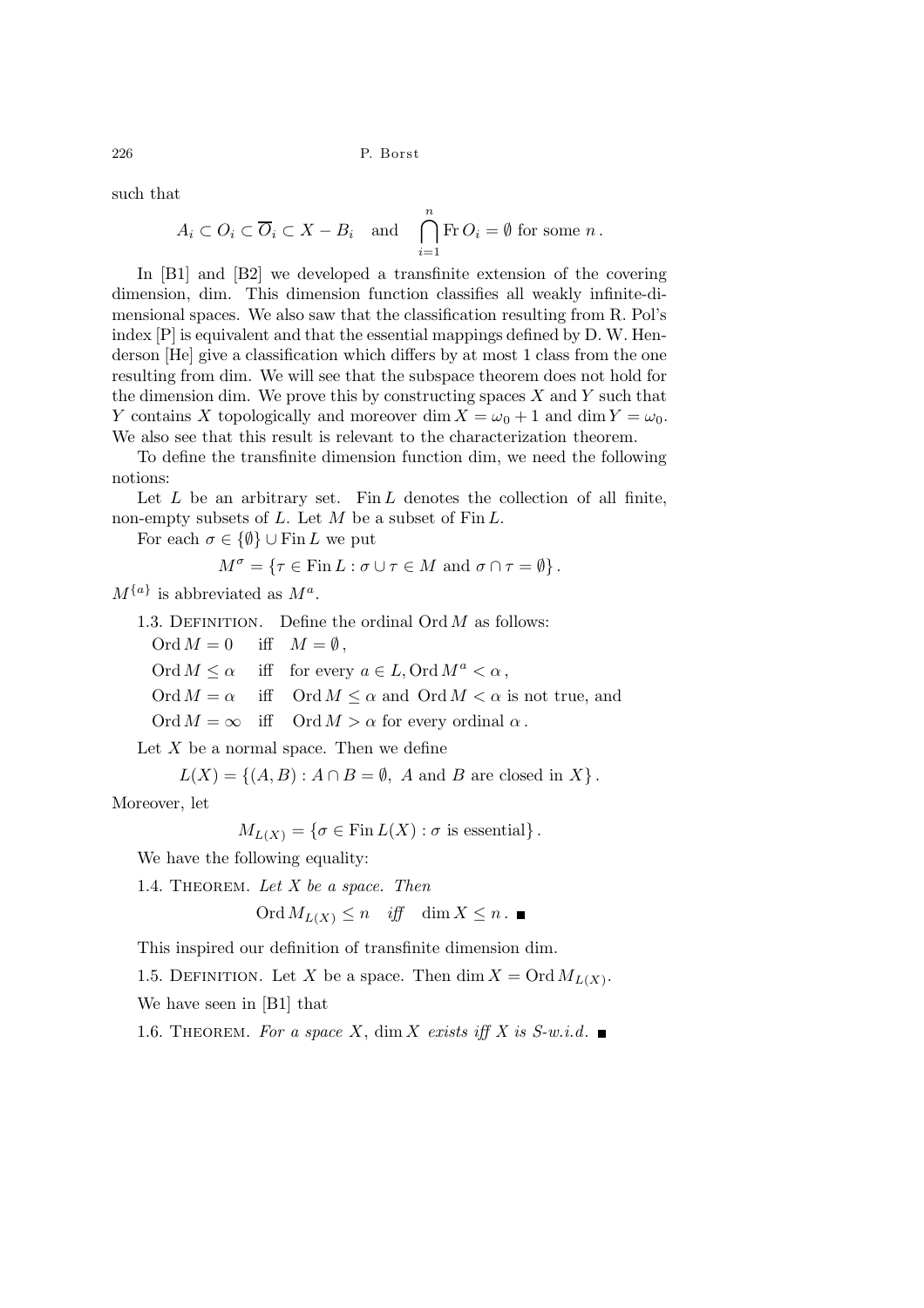2. The subspace theorem. In [B1] we have proved the following subspace theorem on dim.

2.1. THEOREM  $[B1, 3.1.6]$ . Let F be a closed subset of a space X. Then  $\dim F \leq \dim X$ .

We also obtained the next result on open subspaces.

2.2. PROPOSITION [B1, 3.5.5]. Let Y be a space and let X be an open subspace of Y such that  $\omega_0 \leq \dim X < \infty$ . Moreover, assume  $\dim(Y - X)$ is finite. Then  $\dim X = \dim Y$ .

2.3. EXAMPLE. Let us define Smirnov's spaces  $S_{\alpha}$  for  $\alpha < \omega_1$ :

$$
- S_0 = \{0\},
$$
  

$$
- S_{\alpha+1} = S_{\alpha} \times [-1, 1],
$$

— if  $\alpha$  is a limit then  $S_{\alpha} = \omega(\bigoplus_{\beta < \alpha} S_{\beta})$  (one-point compactification).

It is well known that each  $S_{\alpha}$  is S-w.i.d. Moreover, dim  $S_{\alpha} = \alpha$ . The proof is completely analogous to [B2; 4.1.11].

The discrete sum  $Z = \bigoplus_{n \leq \omega_0} S_n$  is not S-w.i.d. but it is topologically contained in  $S_{\omega_0}$ . Therefore we see that a subspace X of an S-w.i.d. space Y need not be S-w.i.d. itself.

So we have  $Z \subset S_{\omega_0}$ ,  $\dim Z = \infty$  and  $\dim S_{\omega_0} = \omega_0$ .

The natural question arises whether for every  $S-w.i.d.$  space  $Y$  and every S-w.i.d. subspace X of Y we have dim  $X \leq \dim Y$ .

2.4. Remark. For the transfinite dimension function Ind, which has very similar properties to dim and classifies a similar category of infinitedimensional spaces, L. A. Lyuksemburg proved

2.5. THEOREM [L]. Let Y be a metric space and let X be a subspace of Y such that both  $\text{Ind } X$  and  $\text{Ind } Y$  exist. Then  $\text{Ind } X \leq \text{Ind } Y$ .

Thus for Ind the subspace theorem holds.

We will answer our question in the negative by constructing a counterexample.

**3. The counterexample.** We will define S-w.i.d. spaces  $X$  and  $Y$  such that  $X \subset Y \subset S_{\omega_0+1}$ , dim  $X = \omega_0 + 1$  and dim  $Y = \omega_0$ .

Put  $T_n = S_n \times I$  for  $n = 1, 2, \dots$  and let

$$
S_{\omega_0+1} = S_{\omega_0} \times I = \{p\} \times I \cup \bigoplus_{n < \omega_0} (S_n \times I) = \{p\} \times I \cup \bigoplus_{n < \omega_0} T_n.
$$

For the construction of Y, for each  $n = 1, 2, \ldots$  express the interval  $I = [-1, 1]$  as  $I = \bigcup_{m=-n+1}^{n} K_{nm}$  where  $K_{nm} = [(m-1)/n, m/n]$ . Fix some *n* and some  $m \in \{-n+1,\ldots,n\}$ . We may define  $O_{nm}^i$ ,  $i = 1, 2, \ldots$ ,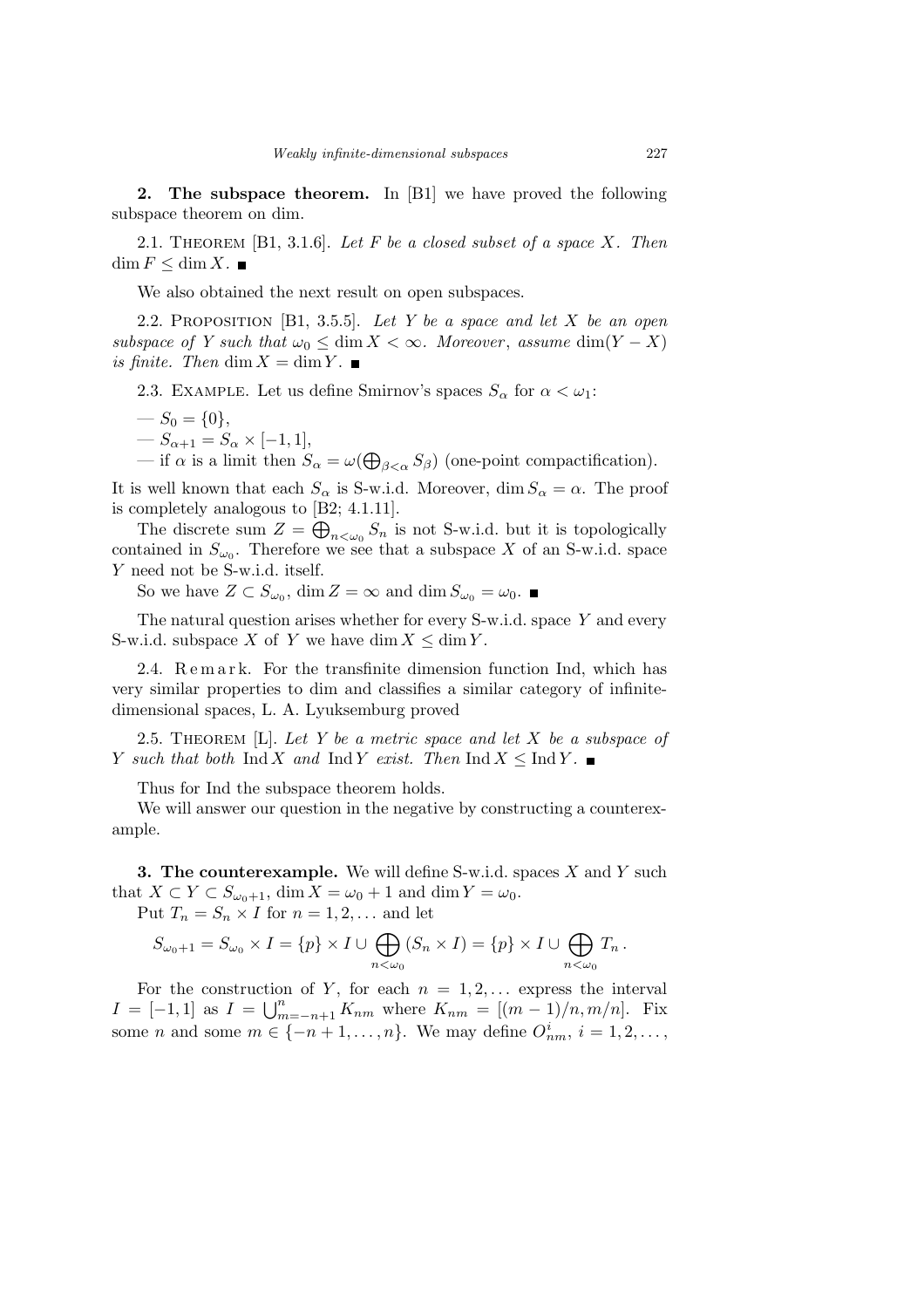as open intervals in I within  $K_{nm}$  such that  $O_{nm}^i \cap O_{nm}^j = \emptyset$  for  $i \neq j$  and  $i, j = 1, 2, \ldots$  Let us also define

$$
F_n^i = \bigtimes_{j=1}^n [-1/(i+1), 1/(i+1)] \subset S_n
$$

for each  $n = 1, 2, \ldots$  and  $i = 1, 2, \ldots$  For each n let

$$
Y_n = \{(x, y) \in S_n \times I : y \notin O_{nm}^i
$$
  
for every  $m = -n + 1, ..., n$  and every  $i = 1, 2, ...$   

$$
\bigcup \{(x, y) \in S_n \times I : y \in O_{nm}^i \text{ and } x \in F_n^i
$$

for some 
$$
m = -n + 1, ..., n
$$
 and some  $i = 1, 2, ...$ .

Clearly,  $Y_n \subset T_n$ .

We define  $Y = \{p\} \times I \cup \bigoplus_{n \leq \omega_0} Y_n$ . Then Y is closed subspace of  $S_{\omega_0+1}$ and hence a compact metric space.

Now let us construct the subspace  $X$  of  $Y$ . Set

$$
I(n) = \left(\bigtimes_{i=1}^{n} \{0\}\right) \times I \subset T_n \quad \text{ for } n = 1, 2, \dots
$$

Note that also  $I(n) \subset Y_n$  for each  $n = 1, 2, \ldots$  Define  $X_n = Y_n - I(n)$  and  $X = \{p\} \times I \cup \bigoplus_{n \leq \omega_0} X_n$ . Clearly we have  $X \subset Y \subset S_{\omega_0+1}$ .

We will prove that dim  $Y = \omega_0$  but its subspace X is S-w.i.d. and has dimension dim  $X > \omega_0$ .

3.1. CLAIM. dim  $Y = \omega_0$ .

Clearly, dim  $Y \geq \omega_0$  since Y contains closed subspaces of arbitrary large finite dimension. To show dim  $Y \leq \omega_0$ , let  $(A_0, B_0)$  be a pair of disjoint closed subsets in Y (in other words,  $(A_0, B_0) \in L(Y)$ ). We prove that there exists some finite  $n_1$  such that

(3.1.1) 
$$
\text{Ord } M_{L(Y)}^{(A_0, B_0)} < n_1 \, .
$$

Consider  $\{p\} \times I$  in Y as the unit interval [−1, 1]. There exists some k such that for all the subintervals  $K_{km} = [(m-1)/k, m/k], m = -k+1, \ldots, k,$ we have

if 
$$
K_{km} \cap A_0 \neq \emptyset
$$
 then  $(K_{k,m-1} \cup K_{km} \cup K_{k,m+1}) \cap B_0 = \emptyset$ .

For each m we can find some  $n(m)$  such that for each  $n \geq n(m)$  we have

(3.1.2) if 
$$
K_{km} \cap A_0 = \emptyset
$$
 then  $(S_n \times K_{km}) \cap A_0 = \emptyset$  and  
if  $K_{km} \cap B_0 = \emptyset$  then  $(S_n \times K_{km}) \cap B_0 = \emptyset$ .

Put  $n_1 = \max\{2k, n(m) : m = -k+1, \ldots, k\}$ . We prove that  $n_1$  is as required. Take  $\{(A_i, B_i)\}_{i=0}^{n_1} \in \text{Fin}\, L(Y)$ . If we prove

 $(3.1.3)$  $, B_i)$  $\}_{i=0}^{n_1}$  is inessential,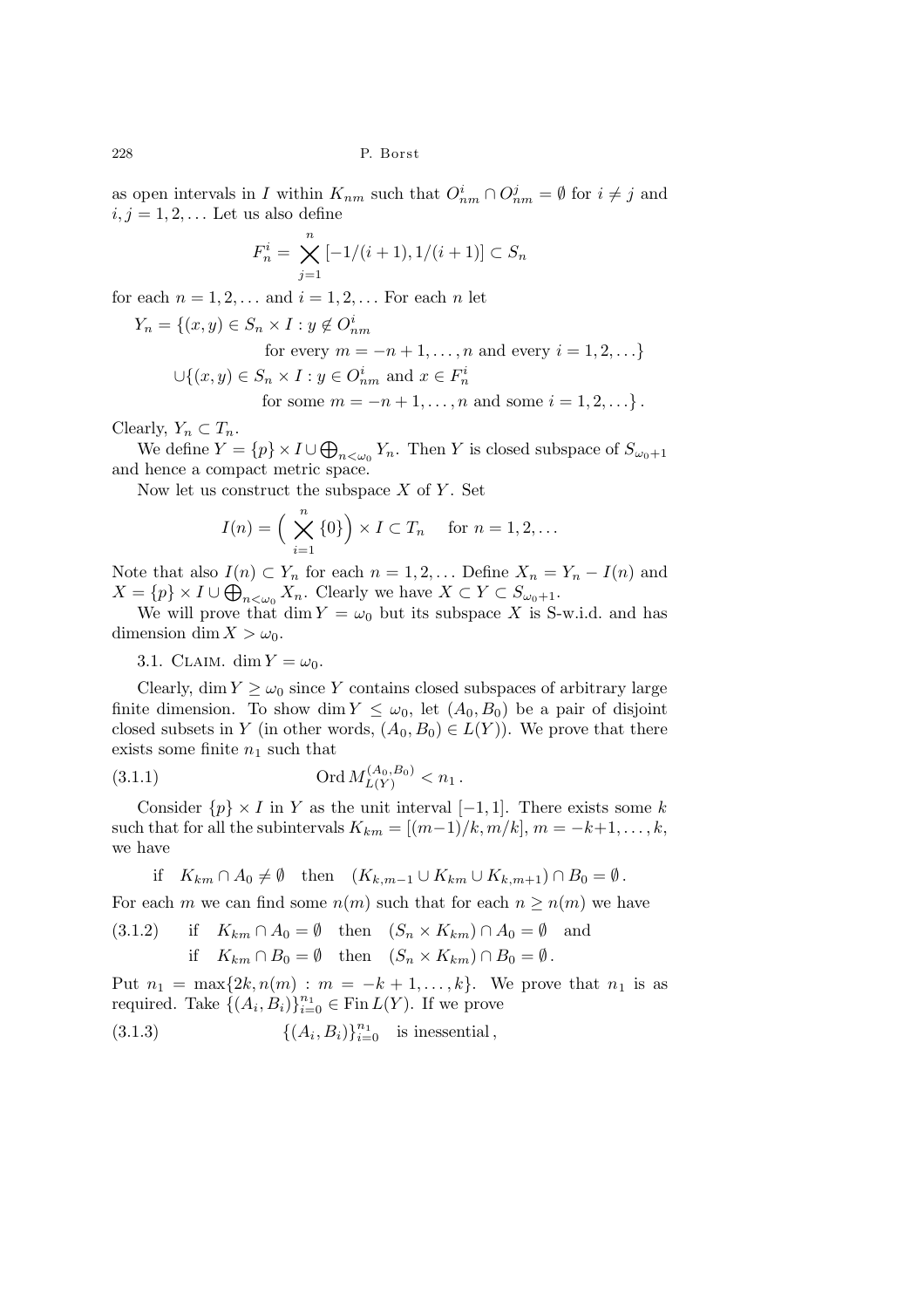

we are done. Let  $G = \bigoplus_{n=0}^{n_1-1} Y_n$ . Then  $\dim G \leq n_1$ ; hence by the theorem on partitions [E2; 3.2.6] we can find open sets  $U_i$  in  $G, i = 0, \ldots, n_1$ , such that

(3.1.4) 
$$
A_i \cap G \subset U_i \subset \overline{U}_i \subset G - B_i \text{ and } \bigcap_{i=0}^{n_1} \text{Fr } U_i = \emptyset.
$$

Now consider  $F = Y - G = \{p\} \times I \cup \bigoplus_{n_1 \leq n < \omega_0} Y_n$ . Since  $\dim\{p\} \times I = 1$ we can find open sets  $V'_i$  in  $F, i = 0, \ldots, n_1$ , such that

$$
A_i \cap F \subset V'_i \subset \overline{V}'_i \subset F - B_i
$$
 and  $\bigcap_{i=0}^{n_1} \text{Fr } V'_i \cap \{p\} \times I = \emptyset$ .

There is some  $n_2 \geq n_1$  such that

$$
\bigcap_{i=0}^{n_1} \mathrm{Fr}\, V'_i \cap \left( \{p\} \times I \cup \bigoplus_{n_2 < n < \omega_0} Y_n \right) = \emptyset \, .
$$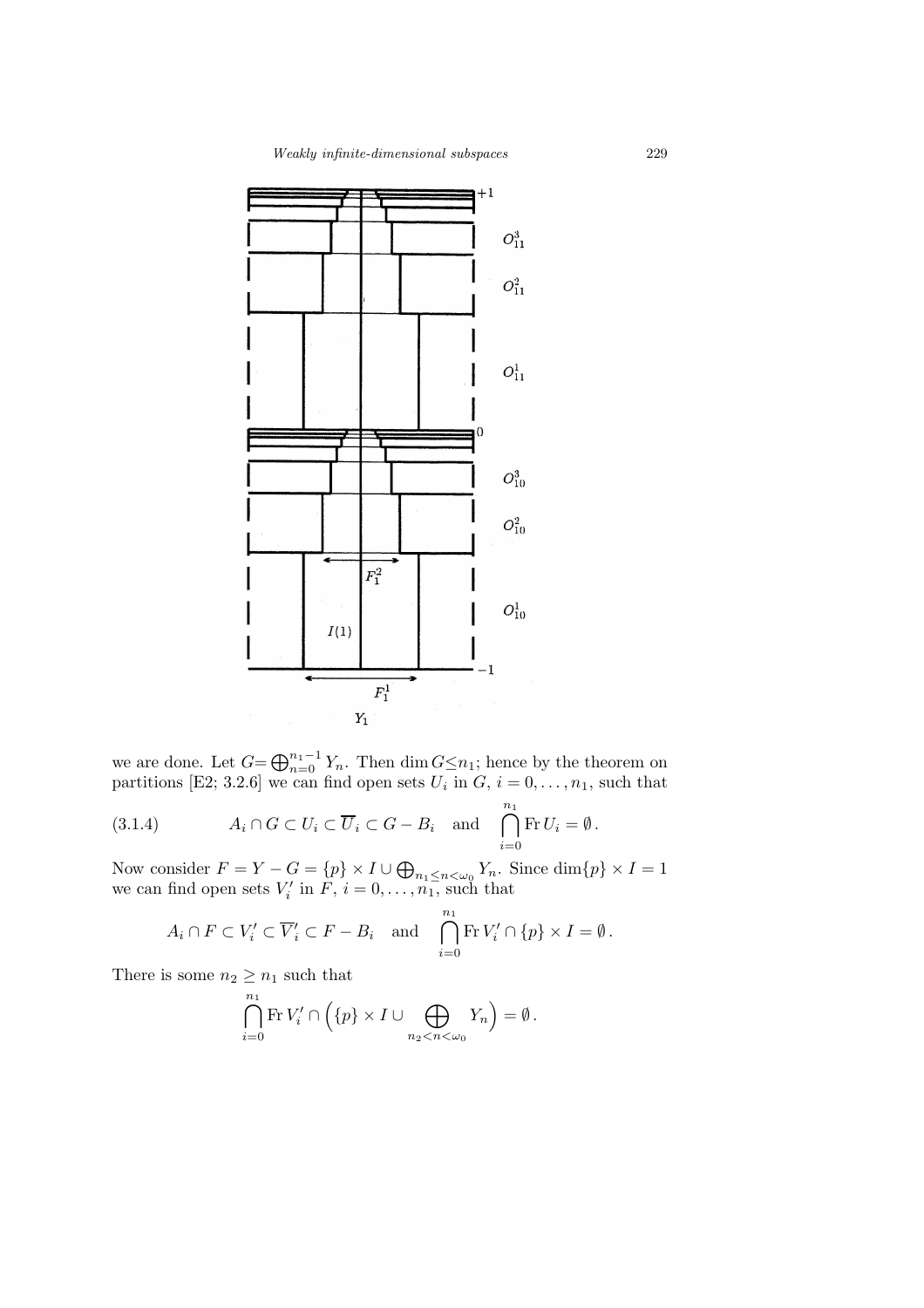For  $i = 0, \ldots, n$ , let  $V_i = V'_i \cap (\{p\} \times I \cup \bigoplus_{n_2 < n < \omega_0} Y_n)$ . Then

(3.1.5) 
$$
\bigcap_{i=0}^{n_1} \mathrm{Fr} V_i = \emptyset.
$$

For each  $n = n_1, \ldots, n_2$  consider the set  $Y_n$  and  $\{(A_i, B_i)\}_{i=0}^{n_1}$  restricted to the subspace  $Y_n$ . The space  $Y_n$  is compact,  $(A_1, B_1)$  is a pair of disjoint closed sets and for every  $m = -n + 1, \ldots, n$  we have

$$
\lim_{i \to \infty} \text{diam}(F_n^i \times O_{nm}^i) = 0 \, .
$$

Since  $n \geq n_1 \geq 2k$ , for every  $l = -k + 1, \ldots, k$  there exists an  $m(l) \in$  $\{-n+1,\ldots,n\}$  such that  $K_{nm(l)} \subset K_{kl}$ .

We can find some  $i_0$  such that for each  $m(l)$ , where  $l = -k + 1, \ldots, k$ , we have

$$
(3.1.6) \t(F_n^{i_0} \times \overline{O}_{nm(l)}^{i_0}) \cap A_1 = \emptyset \t or \t(F_n^{i_0} \times \overline{O}_{nm(l)}^{i_0}) \cap B_1 = \emptyset.
$$

Let  $l_1, \ldots, l_p$  be all  $l, -k+1 \leq l \leq k$ , such that  $K_{kl} \cap A_0 = \emptyset$  and  $K_{kl} \cap B_0$  $= \emptyset$ . Then by our choice of  $n_1$  we have for  $n = n_1, \ldots, n_2, j = 1, \ldots, p$ 

$$
(S_n \times K_{kl_j}) \cap A_0 = \emptyset \text{ and } (S_n \times K_{kl_j}) \cap B_0 = \emptyset.
$$

Since  $\overline{O}_{nm(l_j)}^{i_0} \subset K_{nm(l_j)} \subset K_{kl}$ , (3.1.2) and the construction of  $Y_n$  show that the set

$$
P_n = \bigcup_{j=1}^p (F_n^{i_0} \times \overline{O}_{nm(l_j)}^{i_0})
$$

forms a partition of  $Y_n$  between  $A_0 \cap Y_n$  and  $B_0 \cap Y_n$ . Consequently, we can find some open set  $V_0^n$  in  $Y_n$  such that

(3.1.7) 
$$
A_0 \cap Y_n \subset V_0^n \subset \overline{V}_0^n \subset Y_n - B_0 \text{ and } \text{Fr } V_0^n \subset P_n .
$$

By virtue of  $(3.1.6)$  and the normality of Y we can find an open set  $V_1^n$  such that

(3.1.8) 
$$
A_1 \cap Y_n \subset V_1^n \subset \overline{V}_1^n \subset Y_n - B_1 \text{ and } \text{Fr } V_1^n \cap P_n = \emptyset.
$$
  
Then, by (3.1.7), also Fr 
$$
V_0^n \cap \text{Fr } V_1^n = \emptyset.
$$

Now for  $i = 2, \ldots, n_1$  let  $V_i^n$  be an open subset of  $Y_n$  such that

(3.1.9) 
$$
A_i \cap Y_n \subset V_i^n \subset \overline{V}_i^n \subset Y_n - B_i.
$$

Then also  $\bigcap_{i=0}^{n_1} \text{Fr } V_i^n = \emptyset$ . For  $i = 0, \ldots, n_1$  let

$$
O_i = U_i \cup V_i \cup \left(\bigcup_{n=n_1}^{n_2} V_i^n\right).
$$

Then each  $O_i$ ,  $i = 0, \ldots, n_1$ , is an open set in Y such that according to  $(3.1.4), (3.1.5)$  and  $(3.1.9)$  we have

$$
(3.1.10) \t\t A_i \subset O_i \subset \overline{O}_i \subset Y - B_i.
$$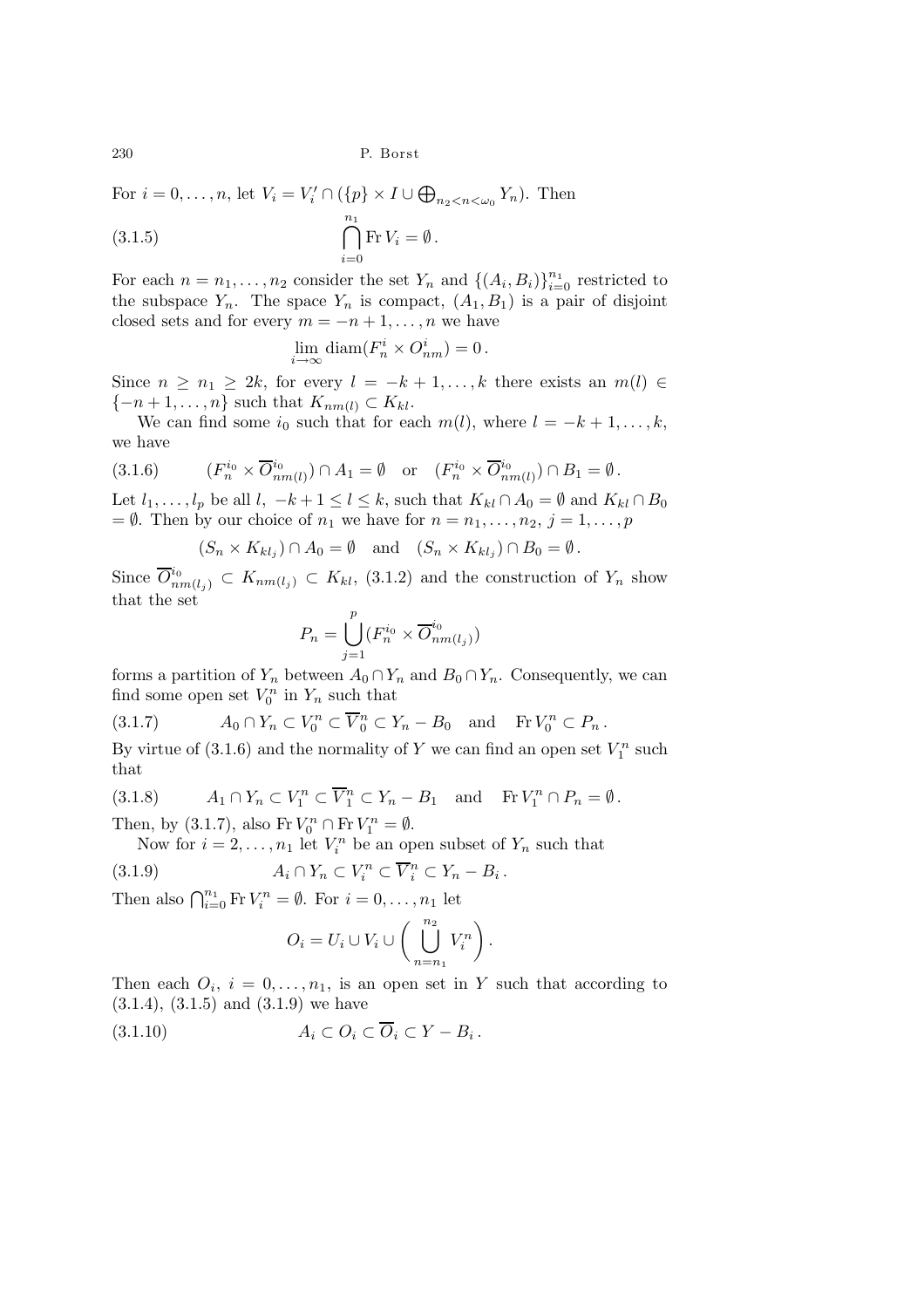Then also  $\bigcap_{i=0}^{n_1}$  Fr  $O_i = \emptyset$ . Consequently, we have proven (3.1.3) and we are done.

3.2. CLAIM. dim  $X \geq \omega_0 + 1$ .

For this, consider  $A = S_{\omega_0} \times [-1, -1/2]$  and  $B = S_{\omega_0} \times [1/2, 1]$ . Clearly,  $(A,B)$  forms a pair of disjoint closed sets in  $S_{\omega_0+1}=S_{\omega_0}\times I.$  Let  $A_0=A\cap X$ and  $B_0 = B \cap X$ . We will prove our claim by showing that

$$
\text{Ord}\, M_{L(X)}^{(A_0,B_0)} \ge n \quad \text{ for each } n < \omega_0 \, .
$$

For this, fix some finite *n* and consider the subspace  $T_{n+1} = S_{n+1} \times I$ within  $S_{\omega_0+1}$ . Observe that  $C = S_{n+1} \times \{-1\} \subset A$  and  $D = S_{n+1} \times \{1\} \subset B$ can be considered as opposite faces of the cube  $T_{n+1}$ . We have

$$
S_{n+1} = \{x = (x_1, \ldots, x_{n+1}) : x_i \in [-1,1], i = 1, \ldots, n+1\}.
$$

For  $i = 1, ..., n + 1$  put  $C_i = \{x \in S_{n+1} : x_i = -1\}$  and  $D_i = \{x \in S_{n+1} : x_i = -1\}$  $x_i = 1$ . The pairs  $(C_i \times I, D_i \times I)$  also form pairs of opposite faces of the cube  $T_{n+1}$ .

In addition, define

$$
F_i = \{ x \in S_{n+1} : x_i \le 0 \text{ and } x_j \ge x_i \text{ for } j \ne i \},\,
$$
  

$$
G_i = \{ x \in S_{n+1} : x_i \ge 0 \text{ and } x_j \le x_i \text{ for } j \ne i \}.
$$

Clearly,  $C_i \subset F_i$  and  $D_i \subset G_i$  for  $i = 1, ..., n + 1$ . Observe that  $F_i \cap G_i =$  $\{(0, ..., 0)\}\.$  Consequently,  $F_i \times I \cap G_i \times I = \{(0, ..., 0)\}\times I = I(n+1)$ , so that by the construction of X we have  $F_i \times I \cap G_i \times I \cap X = \emptyset$ .

Put  $A_i = F_i \times I \cap X$  and  $B_i = G_i \times I \cap X$  for  $i = 1, ..., n + 1$ . It is sufficient to prove that

(3.2.1) 
$$
\{(A_i, B_i)\}_{i=0}^n \text{ is essential on the subspace } X_{n+1}.
$$

Assume the contrary. Then there are open sets  $U_i$ ,  $i = 0, \ldots, n$ , in  $X_{n+1}$ such that

$$
(3.2.2) \t A_i \cap X_{n+1} \subset U_i \subset \overline{U}_i \subset X_{n+1} - B_i \t for i = 0, ..., n
$$

and  $\bigcap_{i=0}^{n} \text{Fr } U_i = \emptyset$ . According to [E2; 1.2.9], we can extend the  $U_i$  to open sets  $V_i$  in  $T_{n+1}$ , for  $i = 0, \ldots, n$ , such that

$$
(3.2.3) \quad [(F_i - \{(0, \dots, 0)\}) \times I] \cap T_{n+1} \subset V_i \subset \overline{V}_i
$$
  
 
$$
\subset T_{n+1} - [(G_i - \{(0, \dots, 0)\}) \times I] \quad \text{for } i = 1, \dots, n
$$

and

 $C \subset V_0 \subset V_0 \subset T_{n+1} - D$ , Fr  $V_i \cap X_{n+1} = \text{Fr } U_i$  for  $i = 0, \ldots, n$ so that  $\bigcap_{i=0}^{n} \text{Fr } V_i \cap X_{n+1} = \emptyset$ . For brevity we put  $E = \bigcap_{i=0}^{n} \text{Fr } V_i$  so that (3.2.4)  $E \cap X_{n+1} = \emptyset$ .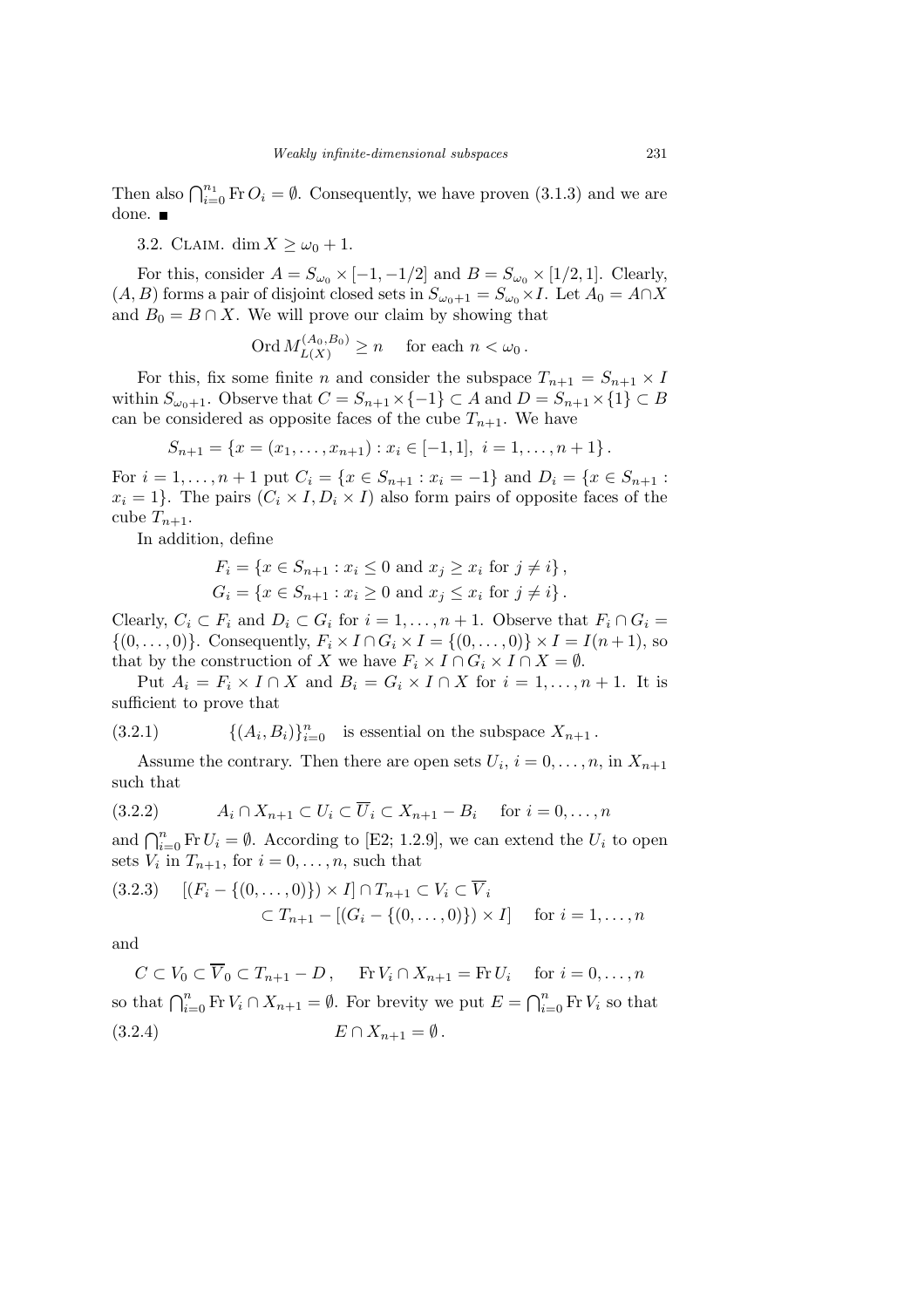Let  $O = \{x \in S_{n+1} : x_{n+1} < -3/4\}$ . Then

$$
C_{n+1} \subset O \subset \overline{O} \subset S_{n+1} - D_{n+1} \, .
$$

Thus  $O \times I$  is an open set in  $S_{n+1} \times I = T_{n+1}$  such that

$$
C_{n+1} \times I \subset O \times I \subset \overline{O} \times I \subset T_{n+1} - D_{n+1} \times I.
$$

According to the construction of  $Y$  and  $X$  and the definition of  $O$  we have

$$
(\overline{O} \times I) - X = (\overline{O} \times I) - Y = \overline{O} \times \bigcup_{\substack{i=1,2,\dots \\ m=-n+1,\dots,n}} O^i_{nm}.
$$

Statement (3.2.4) then yields

$$
(\overline{O} \times I) \cap E \subset \overline{O} \times \bigcup_{\substack{i=1,2,\dots \\ m=-n+1,\dots,n}} O^i_{nm}.
$$

By the compactness of  $E$  we may assume

(3.2.5) 
$$
(\overline{O} \times I) \cap E \subset \overline{O} \times \bigcup_{j=1}^{k} O_{nm_j}^{i_j}.
$$

Moreover, by (3.2.3) we have

(3.2.6) 
$$
E \subset \left[ \left( S_{n+1} - \bigcup_{i=1}^{n} (F_i \cup G_i) \right) \cup \{ (0, \ldots, 0) \} \right] \times I.
$$

For  $j = 1, \ldots, k$  define

(3.2.7) 
$$
W_j = S_{n+1} - \left( \left( \bigcup_{i=1}^n F_i \cup G_i \right) \cup G_{n+1} \cup F_n^{i_j} \right).
$$

Then  $(3.2.6), \overline{O} \cap G_{n+1} = \emptyset, \overline{O} \cap F_n^{i_j} = \emptyset$  and  $(0, \ldots, 0) \notin \overline{O}$  yield  $E \cap (\overline{O} \times I) \subset W_j \times I$  for each  $j = 1, ..., k$ .

Combining this and (3.2.5) we obtain

(3.2.8) 
$$
E \cap (\overline{O} \times I) \subset \bigcup_{j=1}^{k} (W_j \times O_{nm_j}^{i_j}).
$$

From the definition (3.2.7) it is clear that for  $j = 1, \ldots, k$ 

$$
\text{Fr } W_j \subset \bigcup_{i=1}^n (F_i \cup G_i) \cup F_n^{i_j} \, .
$$

Together with (3.2.4) and (3.2.6) this gives us

(3.2.9)  $E \cap (\text{Fr } W_j \times O_{nm_j}^{i_j}) = \emptyset.$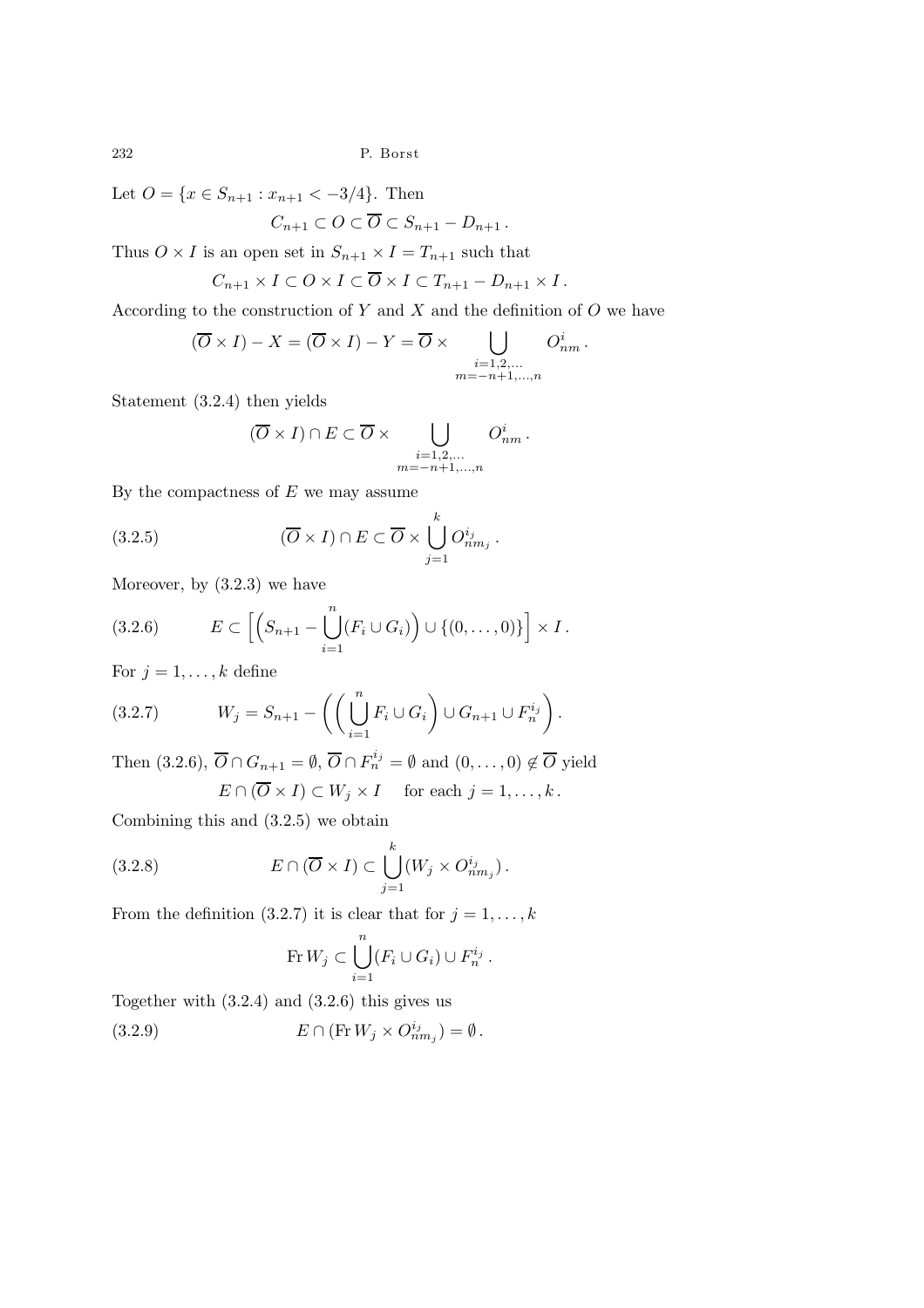

Now put

$$
V_{n+1} = \bigcup_{j=1}^{k} (W_j \times O_{nm_j}^{i_j}) \cup (O \times I).
$$

Then according to  $(3.2.8)$  and  $(3.2.9)$ 

$$
\emptyset = \text{Fr } V_{n+1} \cap E = \text{Fr } V_{n+1} \cap \bigcap_{i=0}^{n} \text{Fr } V_i = \bigcap_{i=0}^{n+1} \text{Fr } V_i \, .
$$

By the definition of O and since  $W_j \cap D_{n+1} = \emptyset$  (since  $D_{n+1} \subset G_{n+1}$ ) we have

$$
C_{n+1} \times I \subset V_{n+1} \subset \overline{V}_{n+1} \subset T_{n+1} - D_{n+1} \times I.
$$

We have already seen that  $C \subset V_0 \subset V_0 \subset T_{n+1}-D$ . However, the sequence  $\{(C, D), (C_1 \times I, D_1 \times I), \ldots, (C_{n+1} \times I, D_{n+1} \times I)\}\)$  contains the pairs of opposite faces of the  $(n+2)$ -dimensional cube  $T_{n+1}$  and hence is essential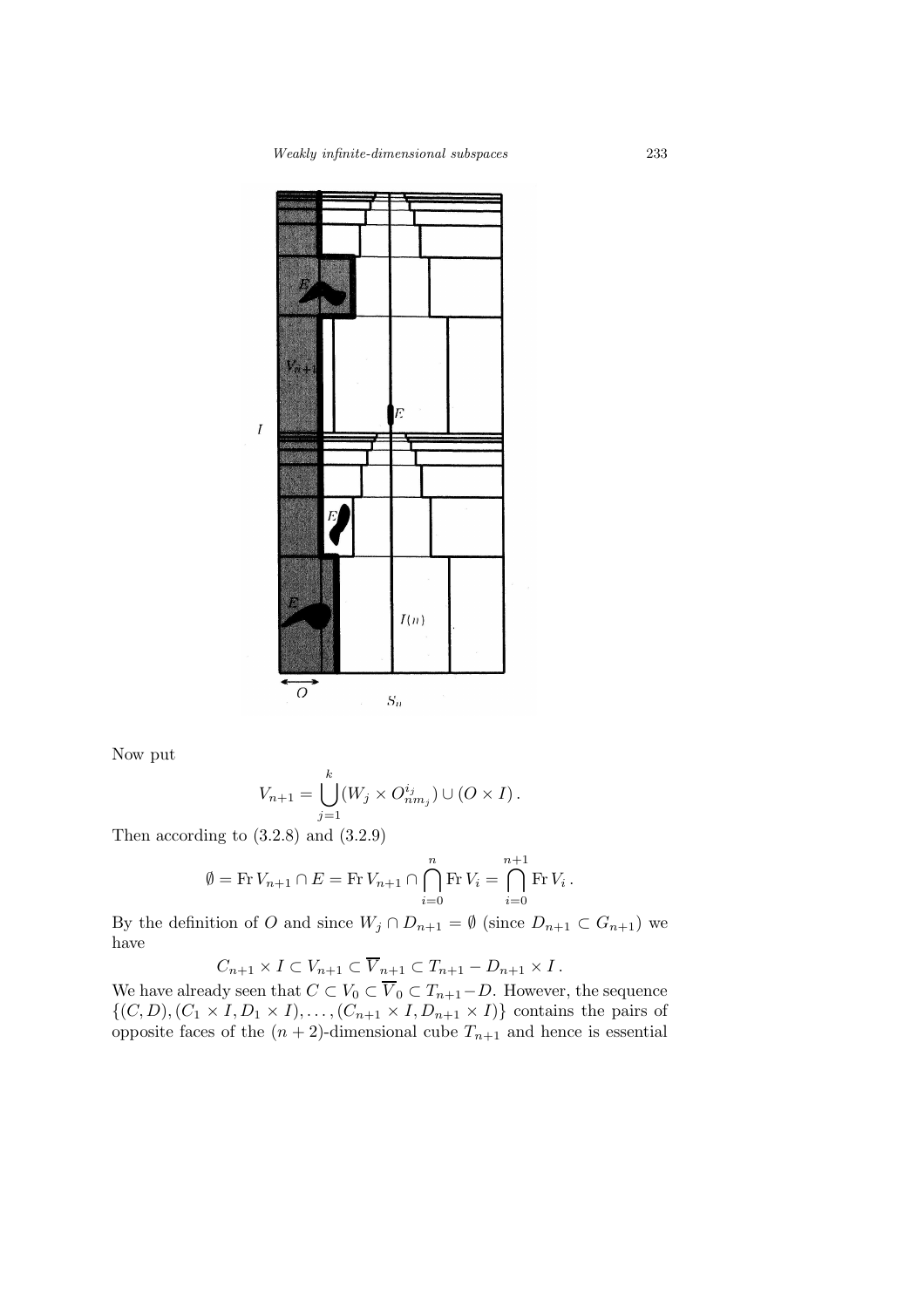[E2; 1.8.1]. We reach a contradiction. Therefore assertion (3.2.1) is proven and we are done.  $\blacksquare$ 

For the proof of our next claim we need the following proposition [B1; 5.3.2].

3.3. Proposition. Suppose that for a space X there exists a closed subspace  $G$  such that  $\dim G$  is finite and for each  $F$  closed in  $X$  such that  $G \cap F = \emptyset$ , dim F is finite. Then dim  $X \leq \omega_0 + \dim G$ .

3.4. CLAIM. dim  $X \leq \omega_0 + 1$  and consequently, X is S-w.i.d.

Indeed, we apply Proposition 3.3. Let  $G = \{p\} \times I$ . Then  $\dim G = 1$ . Moreover, for each F closed in X and disjoint from G we have  $F \subset$  $\bigoplus_{m=0}^n X_m$  for some n so that  $\dim F \leq n+1 < \omega_0$ . Hence  $\dim X \leq$  $\omega_0 + \dim G = \omega_0 + 1$ . By Theorem 1.6 we see that X is S-w.i.d.

We conclude that  $X \subset Y$  and dim  $Y = \omega_0$ , but for X we have dim  $X =$  $\omega_0 + 1$ .

4. Relation with the characterization theorem. In [B2] we proved the following theorem:

4.1. THEOREM [B2; 4.2.1]. Let X be a locally compact space and  $\alpha < \omega_1$ . Then dim  $X \geq \alpha$  iff  $X \times C$  admits an essential map onto  $J^{\alpha}$ .

The transfinite cubes  $J^{\alpha}$  and the concept of essential mappings to  $J^{\alpha}$ are defined by D. W. Henderson [He]. The local compactness restriction follows from the use of the following product theorem in the proof.

4.2. Theorem [B1; 3.5.7]. Let X be a locally compact space. Then  $\dim X = \dim X \times C$ .

In [Ch] V. A. Chatyrko proved the following compactification theorem.

4.3. THEOREM [Ch]. Let X be an  $S-w.i.d.$  space. Then:

(1) dim  $X = \dim \beta X$ .

 $(2)$  We can find a compact metric space Y such that Y contains X topologically and dim  $Y \leq \dim X$ .

Combining results 2.1, 4.2 and 4.3 he observes that using the compactification Y of X we can almost prove dim  $X = \dim X \times C$  without the requirement of local compactness:

 $\dim X \times C \stackrel{(2.1)}{\geq} \dim X \stackrel{(4.3)}{\geq} \dim Y \stackrel{(4.2)}{=} \dim Y \times C \stackrel{?}{\geq} \dim X \times C$ .

We only need the subspace theorem and we are done.

In this regard, but also considering the general requirements for a dimension function, it is a pity the subspace theorem does not generally hold.